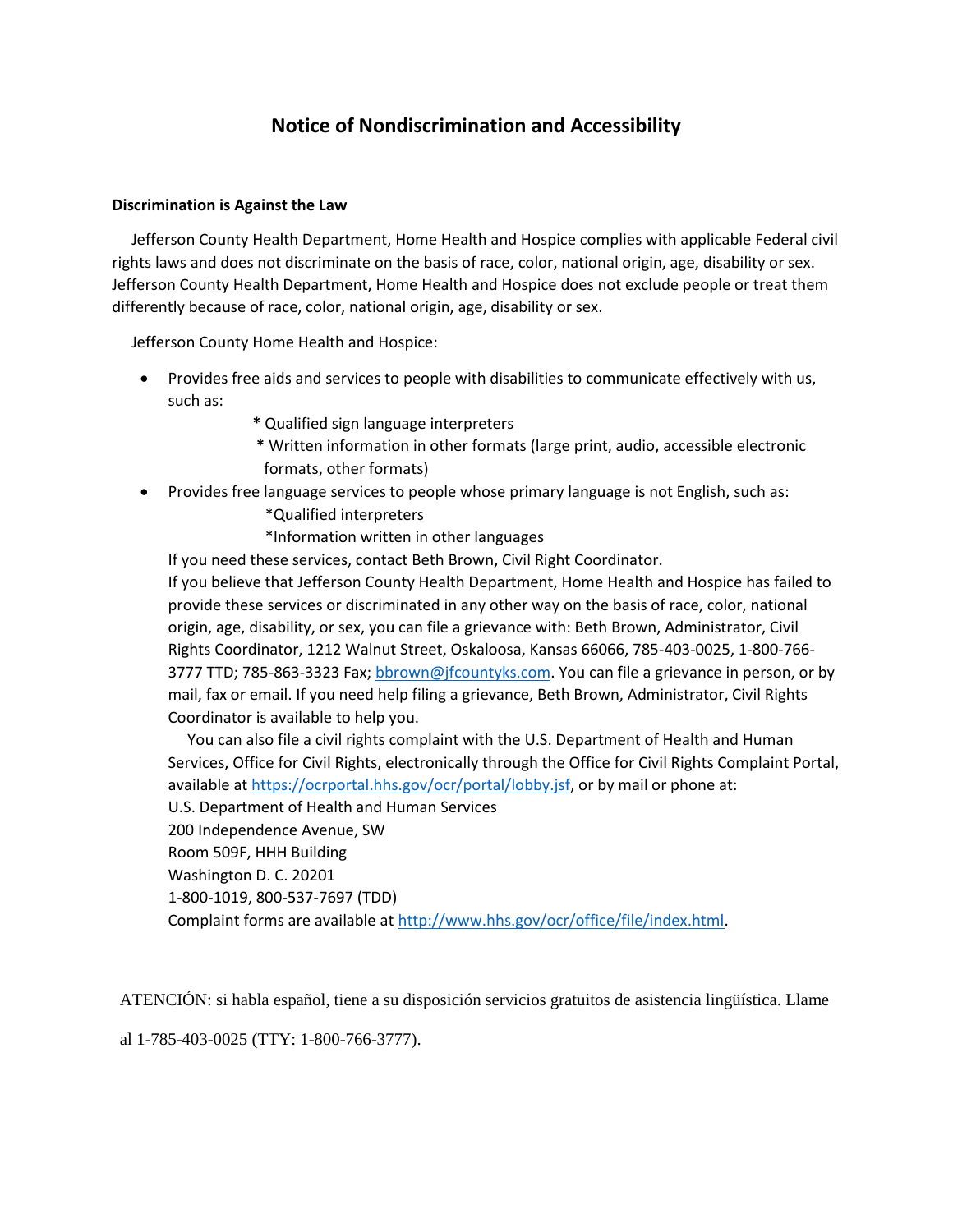CHÚ Ý: Nếu bạn nói Tiếng Việt, có các dịch vụ hỗ trợ ngôn ngữ miễn phí dành cho bạn. Gọi số 1-785-

403-0025 (TTY: 1-800-766-3777).

注意:如果您使用繁體中文,您可以免費獲得語言援助服務。請致電1-785-403-0025 (TTY: 1- 800-766-3777).。

ACHTUNG: Wenn Sie Deutsch sprechen, stehen Ihnen kostenlos sprachliche Hilfsdienstleistungen zur

Verfügung. Rufnummer: 1-785-403-0025 (TTY: 1-800-766-3777).

주의: 한국어를 사용하시는 경우, 언어 지원 서비스를 무료로 이용하실 수 있습니다. 1-785- 403-0025 (TTY: 1-800-766-3777) 번으로 전화해 주십시오.

ໂປດຊາບ: ຖ້າວ່າ ທ່ານເວົ້າພາສາ ລາວ, ການບໍລິການຊ່ວຍເຫຼືອດ້ານພາສາ, ໂດຍບໍ່ເສັຽຄ່າ,

ແມ່ນມີພ້ອມໃຫ້ທ່ານ. ໂທຣ 1-785-403-0025 (TTY: 1-800-766-3777).

ملحوظة: إذا كنت تتحدث اذكر اللغة، فإن خدمات المساعدة اللغویة تتوافر لك بالمجان. اتصل برقم 0025-403-785-1 رقم

ھاتف الصم والبكم: 800-766-3777-1

PAUNAWA: Kung nagsasalita ka ng Tagalog, maaari kang gumamit ng mga serbisyo ng tulong sa

wika nang walang bayad. Tumawag sa 1-785-403-0025 (TTY: 1-800-766-3777).

 $\Box$  သညသသသသသသသသသသသသသသသသသသ $\Box$ သည $\Box$ သညသညသသသသသ $\Box$ သညသည သသသသသသသသသ

 $\cap$ 

သသသသသသသသသသသ 1-785-403-0025 (TTY: 1-800-766-3777) သသသသ သသသသသသသသသ

ATTENTION : Si vous parlez français, des services d'aide linguistique vous sont proposés

gratuitement. Appelez le 1-785-403-0025 (ATS: 1-800-766-3777).

注意事項:日本語を話される場合、無料の言語支援をご利用いただけます。1-785- 403-0025 (TTY: 1-800-766-3777)まで、お電話にてご連絡ください。

ВНИМАНИЕ: Если вы говорите на русском языке, то вам доступны бесплатные услуги

перевода. Звоните 1-785-403-0025 (TTY: 1-800-766-3777).

LUS CEEV: Yog tias koj hais lus Hmoob, cov kev pab txog lus, muaj kev pab dawbrau koj. Hu rau

1-785-403-0025 (TTY: 1-800-766-3777).

**توجھ**: اگر بھ زبان فارسی گفتگو می کنید، تسھیلات زبانی بصورت رایگان برای شما